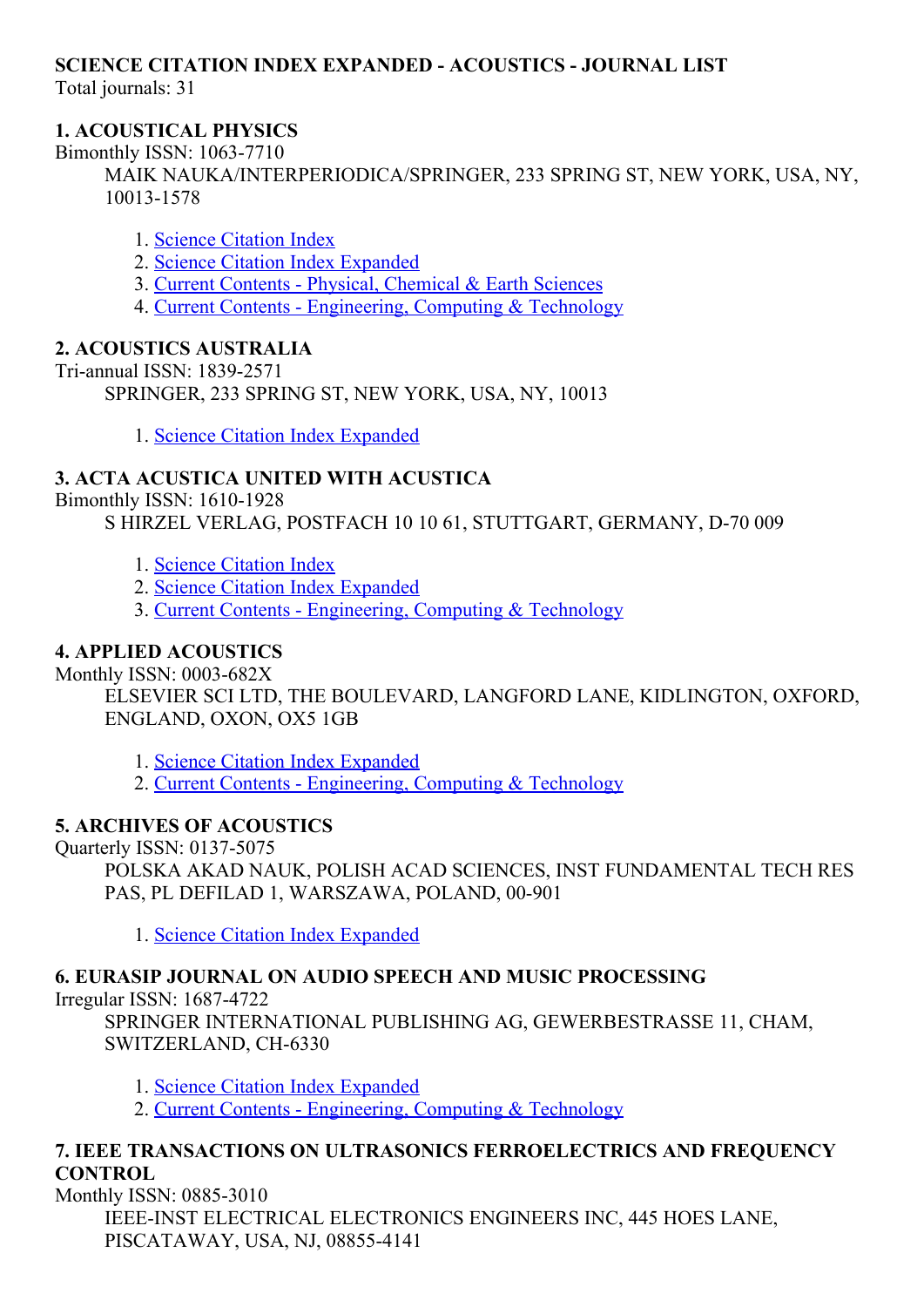- 1. Science [Citation](http://thomsonreuters.com/science-citation-index-expanded) Index
- 2. Science Citation Index [Expanded](http://thomsonreuters.com/science-citation-index-expanded)
- 3. Current Contents [Engineering,](http://thomsonreuters.com/current-contents-connect) Computing & Technology

# 8. IEEEACM TRANSACTIONS ON AUDIO SPEECH AND LANGUAGE PROCESSING

#### Monthly ISSN: 2329-9290

IEEE-INST ELECTRICAL ELECTRONICS ENGINEERS INC, 445 HOES LANE, PISCATAWAY, USA, NJ, 088554141

- 1. Science Citation Index [Expanded](http://thomsonreuters.com/science-citation-index-expanded)
- 2. Current Contents [Engineering,](http://thomsonreuters.com/current-contents-connect) Computing & Technology

#### 9. INTERNATIONAL JOURNAL OF ACOUSTICS AND VIBRATION

Ouarterly ISSN: 1027-5851

INT INST ACOUSTICS & VIBRATION, AUBURN UNIV, MECHANICAL ENGINEERING DEPT, 270 ROSS HALL, AUBURN, USA, AL, 36849

- 1. Science Citation Index [Expanded](http://thomsonreuters.com/science-citation-index-expanded)
- 2. Current Contents [Engineering,](http://thomsonreuters.com/current-contents-connect) Computing & Technology

## 10. INTERNATIONAL JOURNAL OF AEROACOUSTICS

Bimonthly ISSN: 1475-472X

SAGE PUBLICATIONS INC, 2455 TELLER RD, THOUSAND OAKS, USA, CA, 91320

- 1. Science Citation Index [Expanded](http://thomsonreuters.com/science-citation-index-expanded)
- 2. Current Contents [Engineering,](http://thomsonreuters.com/current-contents-connect) Computing & Technology

## 11. JOURNAL OF CLINICAL ULTRASOUND

Monthly ISSN: 0091-2751

WILEY-BLACKWELL, 111 RIVER ST, HOBOKEN, USA, NJ, 07030-5774

- 1. Science [Citation](http://thomsonreuters.com/science-citation-index-expanded) Index
- 2. Science Citation Index [Expanded](http://thomsonreuters.com/science-citation-index-expanded)
- 3. Current Contents Clinical [Medicine](http://thomsonreuters.com/current-contents-connect)

## 12. JOURNAL OF COMPUTATIONAL ACOUSTICS

Ouarterly ISSN: 0218-396X

WORLD SCIENTIFIC PUBL CO PTE LTD, 5 TOH TUCK LINK, SINGAPORE, SINGAPORE, 596224

- 1. Science [Citation](http://thomsonreuters.com/science-citation-index-expanded) Index
- 2. Science Citation Index [Expanded](http://thomsonreuters.com/science-citation-index-expanded)
- 3. Current Contents [Engineering,](http://thomsonreuters.com/current-contents-connect) Computing & Technology

# 13. JOURNAL OF LOW FREQUENCY NOISE VIBRATION AND ACTIVE CONTROL

Quarterly ISSN: \*\*\*\*-\*\*\*\*\*

SAGE PUBLICATIONS LTD, 1 OLIVERS YARD, 55 CITY ROAD, LONDON, ENGLAND, EC1Y 1SP

1. Science Citation Index [Expanded](http://thomsonreuters.com/science-citation-index-expanded)

#### 14. JOURNAL OF SOUND AND VIBRATION

Biweekly ISSN: 0022-460X ACADEMIC PRESS LTD- ELSEVIER SCIENCE LTD, 24-28 OVAL RD, LONDON, ENGLAND, NW1 7DX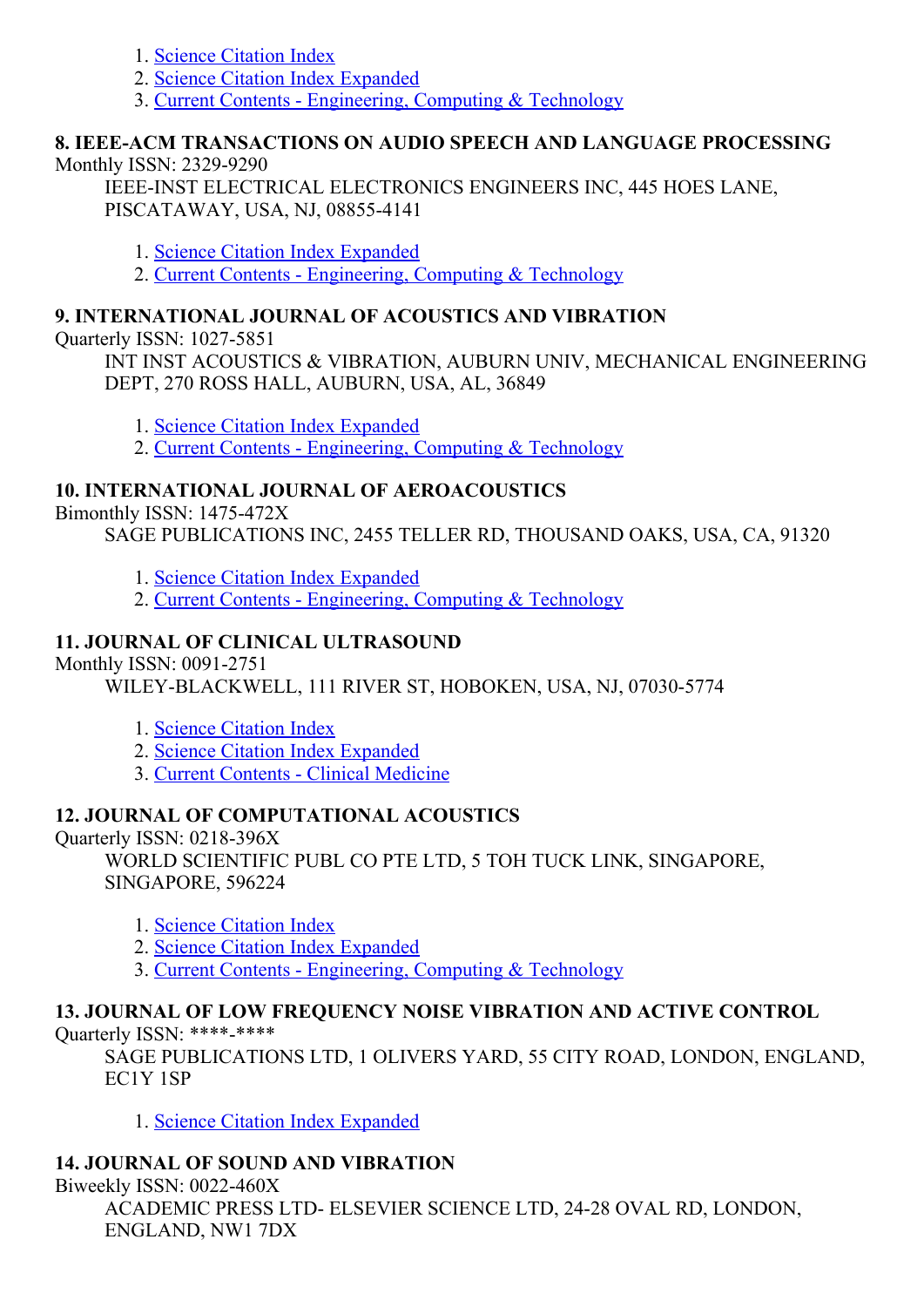- 1. Science [Citation](http://thomsonreuters.com/science-citation-index-expanded) Index
- 2. Science Citation Index [Expanded](http://thomsonreuters.com/science-citation-index-expanded)
- 3. Current Contents [Engineering,](http://thomsonreuters.com/current-contents-connect) Computing & Technology

#### 15. JOURNAL OF THE ACOUSTICAL SOCIETY OF AMERICA

Monthly ISSN: 0001-4966

ACOUSTICAL SOC AMER AMER INST PHYSICS, STE 1 NO 1, 2 HUNTINGTON QUADRANGLE, MELVILLE, USA, NY, 11747-4502

#### 1. Science [Citation](http://thomsonreuters.com/science-citation-index-expanded) Index

- 2. Science Citation Index [Expanded](http://thomsonreuters.com/science-citation-index-expanded)
- 3. Current [Contents](http://thomsonreuters.com/current-contents-connect) Life Sciences
- 4. Current Contents [Engineering,](http://thomsonreuters.com/current-contents-connect) Computing & Technology
- 5. [Zoological](http://thomsonreuters.com/zoological-record) Record
- 6. BIOSIS [Previews](http://thomsonreuters.com/biosis-previews)

## 16. JOURNAL OF THE AUDIO ENGINEERING SOCIETY

Monthly ISSN: 1549-4950

AUDIO ENGINEERING SOC, 60 E 42ND ST, NEW YORK, USA, NY, 10165-2520

- 1. Science [Citation](http://thomsonreuters.com/science-citation-index-expanded) Index
- 2. Science Citation Index [Expanded](http://thomsonreuters.com/science-citation-index-expanded)
- 3. Current Contents [Engineering,](http://thomsonreuters.com/current-contents-connect) Computing & Technology

#### 17. JOURNAL OF ULTRASOUND IN MEDICINE

Monthly ISSN: 0278-4297

AMER INST ULTRASOUND MEDICINE, SUBSCRIPTION DEPT, 14750 SWEITZER LANE, STE 100, LAUREL, USA, MD, 20707-5906

- 1. Science [Citation](http://thomsonreuters.com/science-citation-index-expanded) Index
- 2. Science Citation Index [Expanded](http://thomsonreuters.com/science-citation-index-expanded)
- 3. Current Contents Clinical [Medicine](http://thomsonreuters.com/current-contents-connect)

#### 18. JOURNAL OF VIBRATION AND ACOUSTICSTRANSACTIONS OF THE ASME

Bimonthly ISSN: 1048-9002

ASME, TWO PARK AVE, NEW YORK, USA, NY, 10016-5990

- 1. Science Citation Index [Expanded](http://thomsonreuters.com/science-citation-index-expanded)
- 2. Current Contents [Engineering,](http://thomsonreuters.com/current-contents-connect) Computing & Technology

#### 19. JOURNAL OF VIBRATION AND CONTROL

Semimonthly ISSN: 1077-5463

SAGE PUBLICATIONS LTD, 1 OLIVERS YARD, 55 CITY ROAD, LONDON, ENGLAND, EC1Y 1SP

- 1. Science Citation Index [Expanded](http://thomsonreuters.com/science-citation-index-expanded)
- 2. Current Contents [Engineering,](http://thomsonreuters.com/current-contents-connect) Computing & Technology

#### 20. NOISE CONTROL ENGINEERING JOURNAL

Bimonthly ISSN: 0736-2501

INST NOISE CONTROL ENGINEERING, IOWA STATE UNIV, COLLEGE ENGINEERING, 212 MARSTON HALL, AMES, USA, IA, 50011-2152

1. Science Citation Index [Expanded](http://thomsonreuters.com/science-citation-index-expanded)

2. Current Contents - [Engineering,](http://thomsonreuters.com/current-contents-connect) Computing & Technology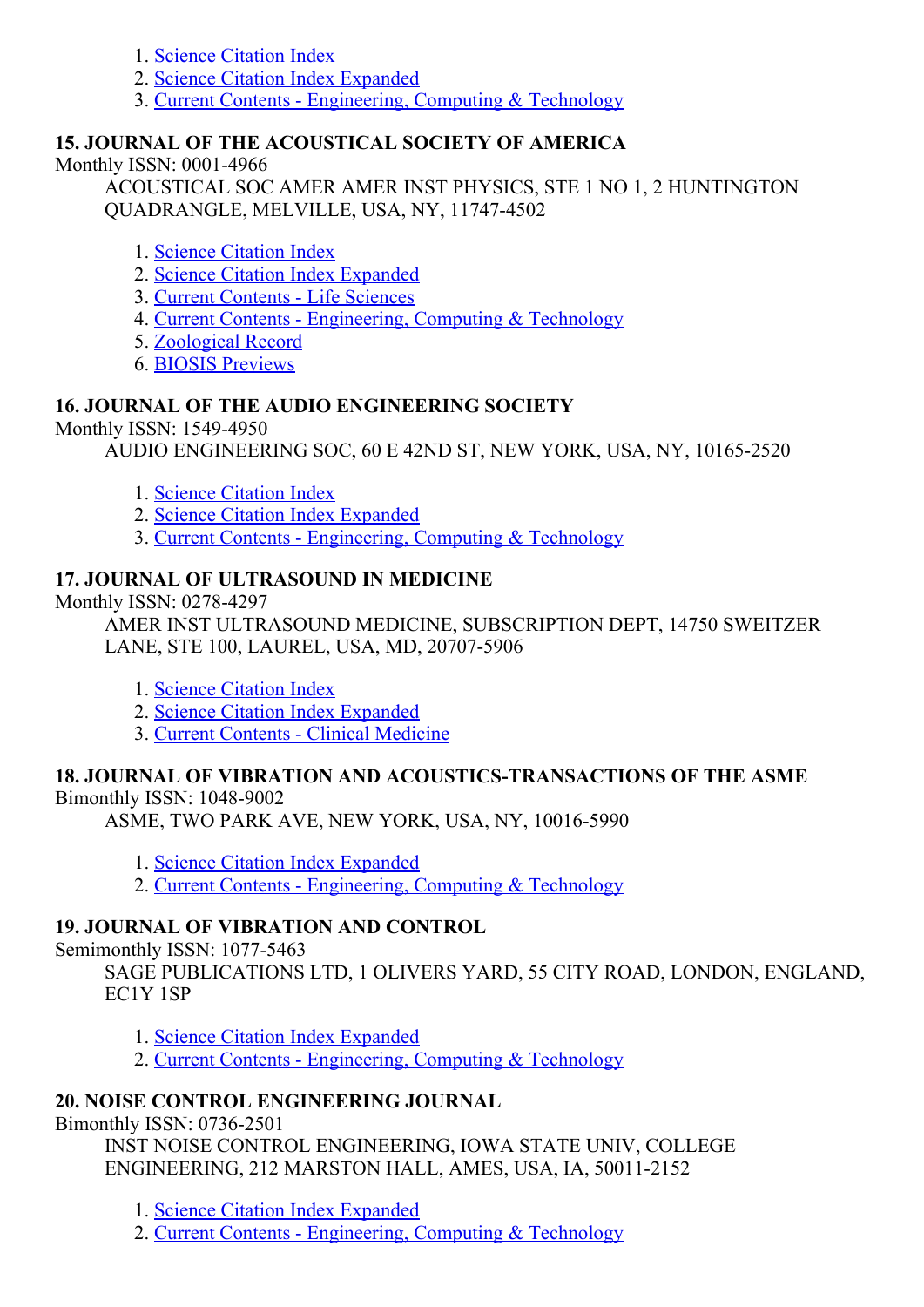## 21. PHONETICA

Quarterly ISSN: 0031-8388 KARGER, ALLSCHWILERSTRASSE 10, BASEL, SWITZERLAND, CH-4009

- 1. Science Citation Index [Expanded](http://thomsonreuters.com/science-citation-index-expanded)
- 2. Social [Sciences](http://thomsonreuters.com/social-sciences-citation-index) Citation Index
- 3. Arts & [Humanities](http://thomsonreuters.com/arts-humanities-citation-index) Citation Index
- 4. Current Contents Social & [Behavioral](http://thomsonreuters.com/current-contents-connect/) Sciences
- 5. Current Contents Arts & [Humanities](http://thomsonreuters.com/current-contents-connect)
- 6. BIOSIS [Previews](http://thomsonreuters.com/biosis-previews)

#### 22. SHOCK AND VIBRATION

#### Bimonthly ISSN: 1070-9622

HINDAWI PUBLISHING CORP, 410 PARK AVENUE, 15TH FLOOR, #287 PMB, NEW YORK, USA, NY, 10022

1. Science Citation Index [Expanded](http://thomsonreuters.com/science-citation-index-expanded)

2. Current Contents - [Engineering,](http://thomsonreuters.com/current-contents-connect) Computing & Technology

## 23. SOUND AND VIBRATION

Monthly ISSN: 1541-0161

ACOUSTICAL PUBL INC, 27101 E OVIATT RD, PO BOX 40416, BAY VILLAGE, USA, OH, 44140

1. Science Citation Index [Expanded](http://thomsonreuters.com/science-citation-index-expanded)

## 24. SPEECH COMMUNICATION

Monthly ISSN: 0167-6393

ELSEVIER SCIENCE BV, PO BOX 211, AMSTERDAM, NETHERLANDS, 1000 AE

- 1. Science [Citation](http://thomsonreuters.com/science-citation-index-expanded) Index
- 2. Science Citation Index [Expanded](http://thomsonreuters.com/science-citation-index-expanded)
- 3. Current Contents [Engineering,](http://thomsonreuters.com/current-contents-connect) Computing & Technology

## 25. ULTRASCHALL IN DER MEDIZIN

#### Bimonthly ISSN: 0172-4614

GEORG THIEME VERLAG KG, RUDIGERSTR 14, STUTTGART, GERMANY, D-70469

- 1. Science [Citation](http://thomsonreuters.com/science-citation-index-expanded) Index
- 2. Science Citation Index [Expanded](http://thomsonreuters.com/science-citation-index-expanded)
- 3. Current Contents Clinical [Medicine](http://thomsonreuters.com/current-contents-connect)

#### 26. ULTRASONIC IMAGING

Ouarterly ISSN: 0161-7346

SAGE PUBLICATIONS INC, 2455 TELLER RD, THOUSAND OAKS, USA, CA, 91320

- 1. Science [Citation](http://thomsonreuters.com/science-citation-index-expanded) Index
- 2. Science Citation Index [Expanded](http://thomsonreuters.com/science-citation-index-expanded)
- 3. Current Contents [Engineering,](http://thomsonreuters.com/current-contents-connect) Computing & Technology

## 27. ULTRASONICS

Monthly ISSN: 0041-624X

ELSEVIER SCIENCE BV, PO BOX 211, AMSTERDAM, NETHERLANDS, 1000 AE

1. Science [Citation](http://thomsonreuters.com/science-citation-index-expanded) Index